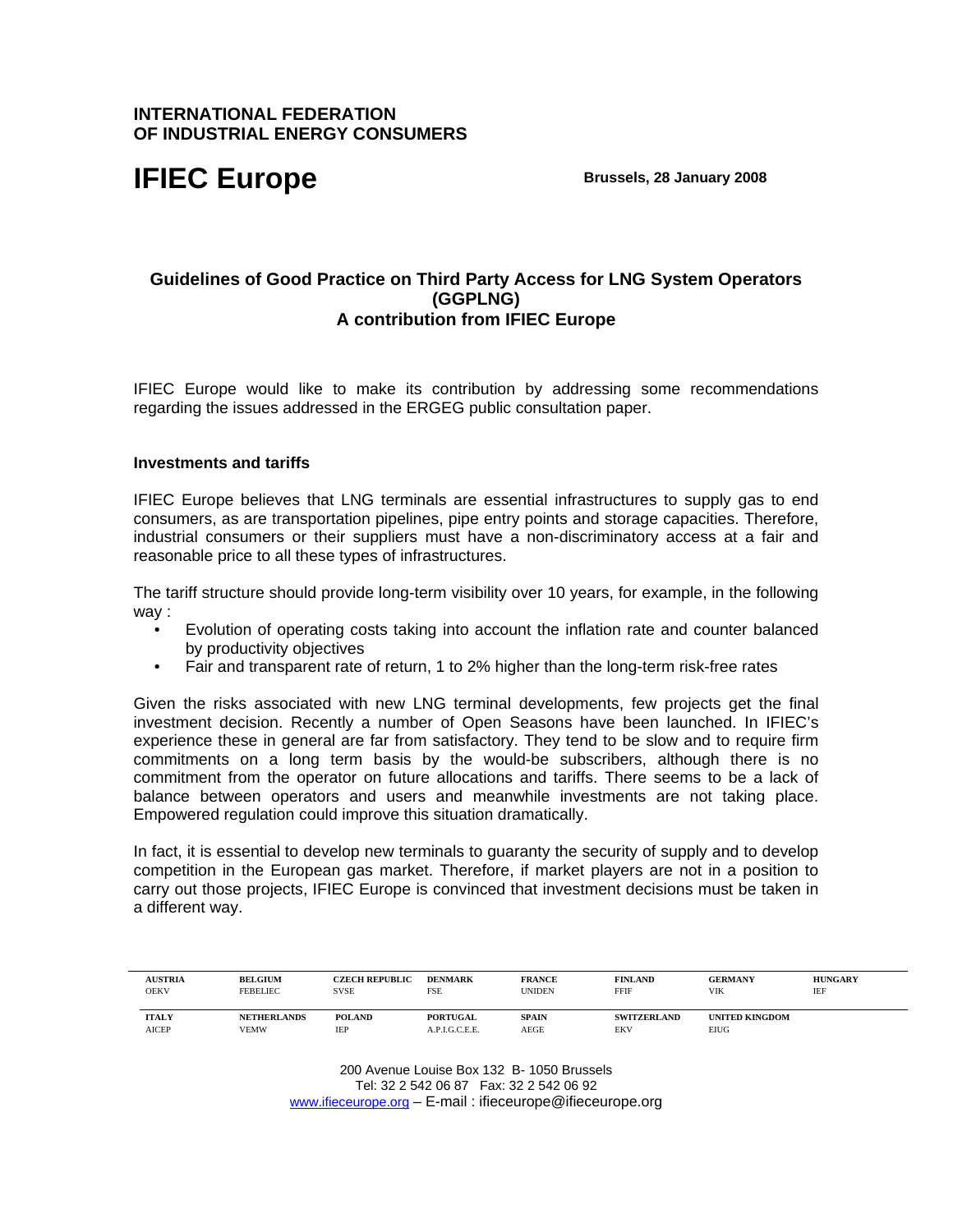First of all, it is absolutely necessary that an investment plan is produced by each Member State and at the European level, in order to clearly identify the investments in new LNG Terminals that are required to make the market work properly and the corresponding schedule of implementation. Then, if the LNG System Operators (LSO) do not invest, the National Regulatory Authority (NRA) or the new European Agency should have the power to launch a tender process and to assign the project to the best bidder. This process would also ensure that the capital funding decisions are taken without any influence by any ultimate holding company.

New LNG terminal projects are complex with potential local and environmental impacts. Therefore, it is absolutely necessary that the relevant local or national authorities are involved to support the permitting processes and to ensure that the implementations are not delayed.

Another key element is that long term visibility on tariffs is absolutely necessary to secure investments. NRAs should establish long term tariffs to provide a stable framework to potential investors.

# **Flexibility in TPA offers**

IFIEC Europe is convinced that the lack of flexibility in the current TPA offers in terms of gas quantities and profiles unloaded into the network represent a barrier for industrials and new entrants that are not able to absorb large volumes delivered within a short time frame. Additional services must be provided by LSOs, such as "continuous baseload send-out service" over one year starting right from the reception of the first LNG cargo. Given the technical constraints to ensure this "continuous send-out service", the historical supplier could be asked to offer a sendout service spread over longer time frames at reasonable and non-discriminatory tariffs.

IFIEC Europe strongly supports the harmonization of the regasification contracts, as well as the operational and scheduling procedures of all LNG terminals over the EU. IFIEC believes that a facilitated interoperability between terminals would foster the competition to develop in the European gas market.

## **Capacity Allocation and Congestion Management**

IFIEC Europe agrees with a market-based solution such as "first-come-first-served" mechanisms along with strict "use-it-or-loose-it" clauses that would determine clearly the deadline/notice period for the release of unused capacity and give enough time for a new subscriber to schedule a cargo.

In order to assess whether a new investment is required, specific procedures such as Open Seasons can also be used but the capacity allocation criteria must not favour large players and the process must be very carefully monitored and controlled by the NRAs and/or the European Agency.

| <b>AUSTRIA</b><br>OEKV | <b>BELGIUM</b><br><b>FEBELIEC</b> | <b>CZECH REPUBLIC</b><br>SVSE | <b>DENMARK</b><br>FSE | <b>FRANCE</b><br><b>UNIDEN</b> | <b>FINLAND</b><br>FFIF | <b>GERMANY</b><br>VIK | <b>HUNGARY</b><br>IEF |
|------------------------|-----------------------------------|-------------------------------|-----------------------|--------------------------------|------------------------|-----------------------|-----------------------|
| <b>ITALY</b>           | <b>NETHERLANDS</b>                | <b>POLAND</b>                 | <b>PORTUGAL</b>       | <b>SPAIN</b>                   | <b>SWITZERLAND</b>     | <b>UNITED KINGDOM</b> |                       |
| <b>AICEP</b>           | VEMW                              | IEP                           | A.P.I.G.C.E.E.        | AEGE                           | EKV                    | <b>EIUG</b>           |                       |

200 Avenue Louise Box 132 B- 1050 Brussels Tel: 32 2 542 06 87 Fax: 32 2 542 06 92 www.ifieceurope.org – E-mail : ifieceurope@ifieceurope.org